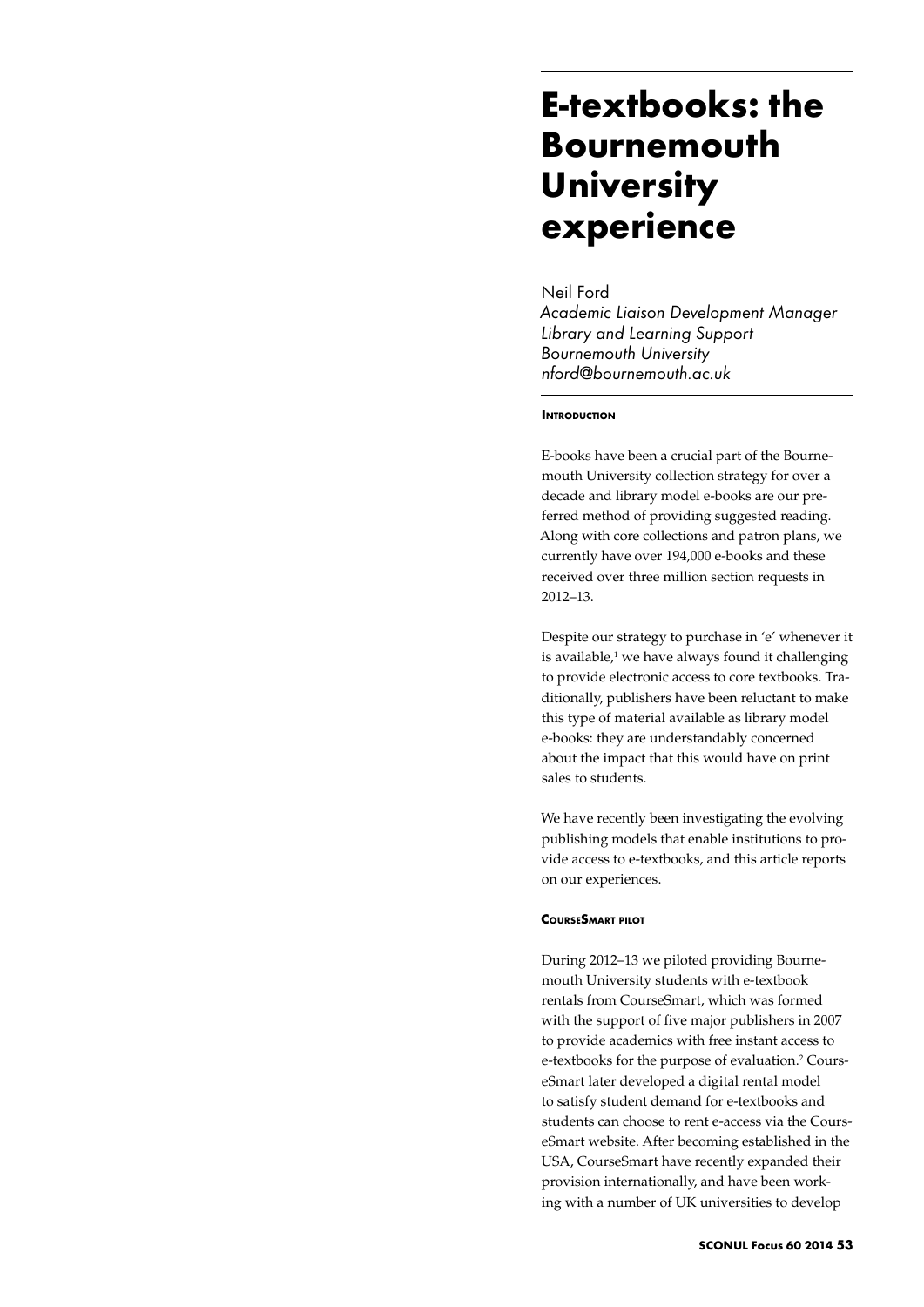institutional provision of e-textbooks (where the university pays for rental access for their students). Rentals are typically for six or twelve months and are promoted on the CourseSmart website as being 'up to 60% off compared to print textbooks'.3 The institution purchases a rental copy for each student, so whilst access is virtually unlimited, the cost is expensive compared to other forms of library provision.

Subject Librarians at Bournemouth University worked to identify appropriate pilot studies, and students on three undergraduate courses in our Media School, School of Health and Social Care and School of Tourism were provided with CourseSmart rentals of 'core' textbooks. Our aim was to identify pilots that met the following criteria:

- the course unit ran from January 2013;
- the textbook was identified as a 'key text';
- it was available on CourseSmart;
- it was not available on library e-book platforms;
- the academic member of staff was supportive of providing access to their students.

The CourseSmart rental model involves each student having a CourseSmart user account to login to the website. Books they have access to are added to their 'bookshelf' by activating a unique access code that triggers the start of the rental period. We used a mailmerge to email the students with instructions on how to set up their CourseSmart account along with their unique access codes. During the pilot, academic and library staff were asked to report any requests for support or feedback. Students were encouraged to use their e-textbooks in a variety of ways, including: during lectures; via unit reading lists; promotion via notifications in the unit's VLE; follow-up emails and encouragement from the academic.

#### **E**VALUATION

#### *Student engagement and feedback*

We evaluated overall usage in terms of the percentage of students activating their codes and the amount of pages accessed as being low relative to the cost. We observed relatively high usage for some texts and reflect below on what this may mean in terms of achieving value from e-textbooks.

We received very little qualitative feedback from students. We expected some reaction to the email giving them their access codes but received just two responses. One was a two-word email saying 'Cool beans!' The other was a positive comment from a student union rep. Whilst we were encouraged that both were positive, it is worth considering how to ensure that students understand that it is the university library that has provided their e-textbook, especially when they are voting on question 16 of the NSS survey!

#### *Admin and support*

As well as student engagement and experience, we were keen to understand more about the staff time needed to administer and support the provision of e-textbooks. Our email instructions for students on how to register and activate their access codes included links to CourseSmart documentation. We were unsure whether there would be a need for further library support, so we also briefed frontline library staff and provided FAQs and support materials at enquiry points.

In the event, there was little demand for support and we received just one request for a lost access code and one query about browser compatibility.

The main administrative burden was managing the mailmerge of access codes and registration instructions. CourseSmart have developed a Blackboard integration module that can manage this process via the VLE. The Blackboard integration module also gives 'instructor' access to academics (free access to books on CourseSmart for evaluation purposes) and this enables them to find and 'assign' CourseSmart books to their units in the VLE4 . This creates a link in the VLE for students to click through to CourseSmart to rent a copy of the book that the academic has assigned. We decided not to implement the Blackboard module as we were concerned about the potential for books to be recommended without the library being notified and that a link in the VLE may suggest to students that they are expected to pay for an individual CourseSmart rental irrespective of library or institutional provision of the text.

## *Functionality*

The CourseSmart platform is well documented on their website and we will not go into great detail here. E-textbooks can be viewed online in the latest browsers and maintain fidelity with print editions. Sections of the textbook can be printed, up to a limit. Books can be viewed offline (in some browsers) by 'caching' the book, and apps have been developed for popular mobile devices.<sup>5</sup> Although we did not receive much student feedback regarding usability, library staff generally found the platform easy to use and we were reassured that the e-textbooks comply with acces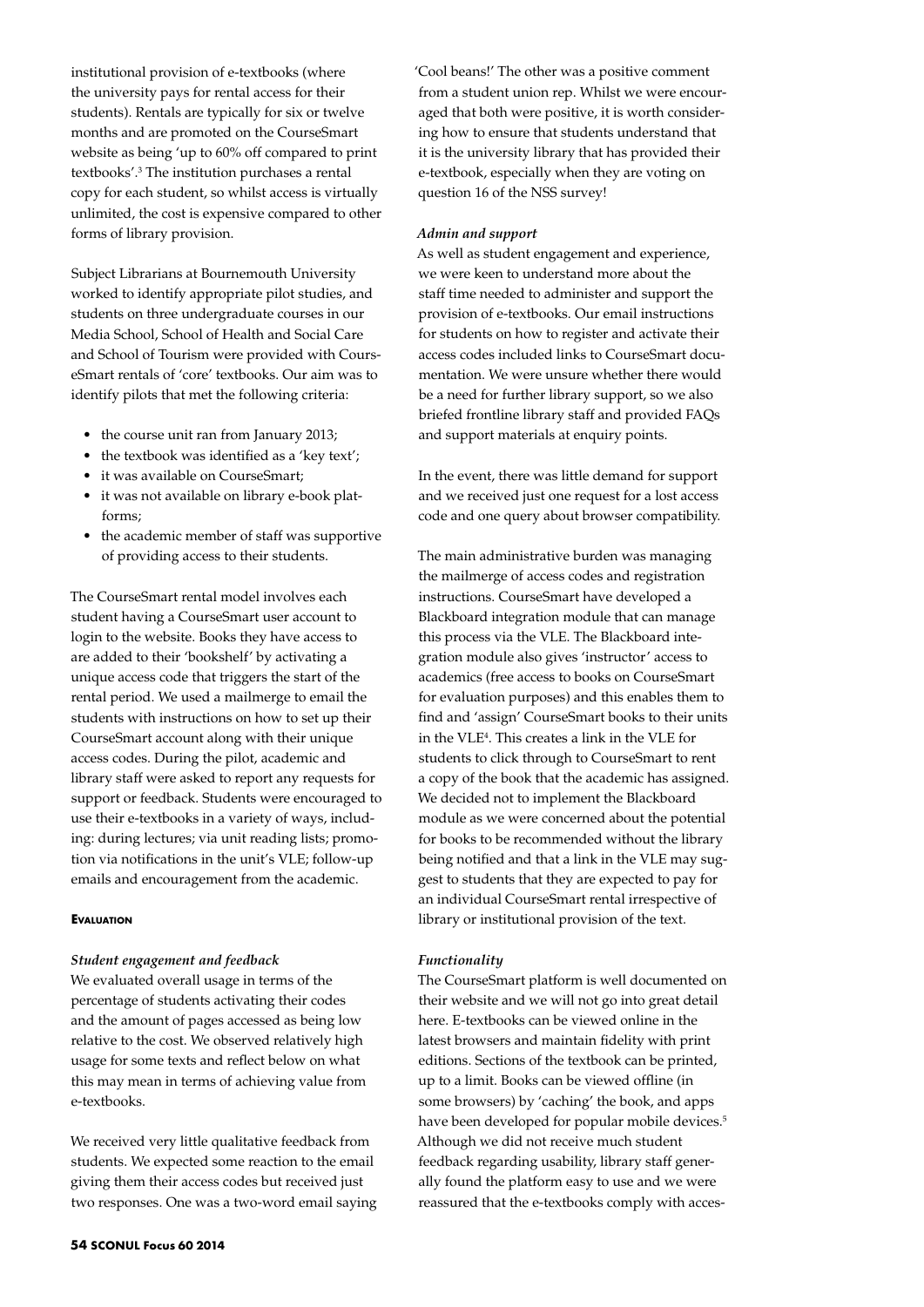sibility standards and work with screen-reading software.

## *Availability*

CourseSmart state that 'users have access to over 90% of core higher education titles used today in as [sic] e-textbooks'.6 Whilst we cannot comment on coverage of the e-textbook market, we found that six out of 21 textbooks (29%) that we identified as potential pilots were already available on the CourseSmart website. CourseSmart have since developed a number of agreements with publishers to increase the content available<sup>7</sup> and will investigate availability for titles if they are not already listed.

#### **Conditions for achieving value**

We have reflected on differences between our pilot courses to suggest (below) some factors that may affect student engagement with e-textbooks. These now form part of our discussions with academics when we are considering the value of providing an e-textbook for a particular information need.

#### *Academic engagement*

Although we were keen to involve academics, we found varying degrees of enthusiasm for promoting the texts. Recommendation of a text by an academic member of staff appears to be critical and we found the involvement of academics in the following improved student engagement:

- promoting the book in lectures:
- posting about the e-textbook in the VLE;
- • linking the book with assessment (for example one academic promoted the book as being helpful for revision).

One of our criteria for future provision of e-textbooks is therefore that use is academically led, which means we need an explanation from the academic of how the text will be aligned to learning activities and assessment before we recommend a particular e-textbook.

## *Choice / variety of reading*

We found it challenging to identify courses that make heavy use of a particular textbook as it is much more common for academics to list a number of key texts and additional reading. After analysing our pilot studies we were of the opinion that to achieve value for money from expensive e-textbooks it is necessary for students to make good use of them. We are now discussing alternative texts and access with academics before supporting e-textbook provision.

## *Timing and rental period*

Our pilots ran during the second term, but we have realised that they may have generated more impact if they had run from the start of the academic year. This would have given us more opportunity to promote the textbooks during library inductions and introductory sessions.

We should also consider that rental provides access for a limited period (generally six or twelve months). Students deciding to rent individually should consider how long they are likely to need the text and weigh up the pros and cons of rental against print.

The timing of the rental period is important. For our pilots we worked with the academics to confirm that rentals would last for the duration of the unit and considered how to provide access for any students resubmitting or retaking the unit assessment.

## *Value beyond the course or unit*

Whilst we focused on identifying textbooks for specific units of study, it could be argued that to achieve value from the high cost of the books we should be trying to identify texts that are of value to students across multiple units of study or levels. Essentially this is a question of academic freedom, and there is a potential conflict between providing a limited range of information in and efficient manner on the one hand and an academic's right to recommend a broad range of reading for their students on the other.

## *Demand and availability in other formats*

Although this may sound like common sense, getting academics to agree on the best text for their course may present significant challenges.

We found that for the textbooks we investigated (21 titles), the rental price advertised on the CourseSmart website was on average around 40% of the print cost. If we compare this to print or traditional library model e-books, the one copy per student model is very expensive. Careful consideration should be given to whether demand for the textbook can be satisfied in other ways. We found that two of the titles we investigated were later released as library model e-textbooks and unless demand is expected to exceed concurrent user limits of library model e-books it is hard to justify purchasing consumable e-textbook rentals in these cases.